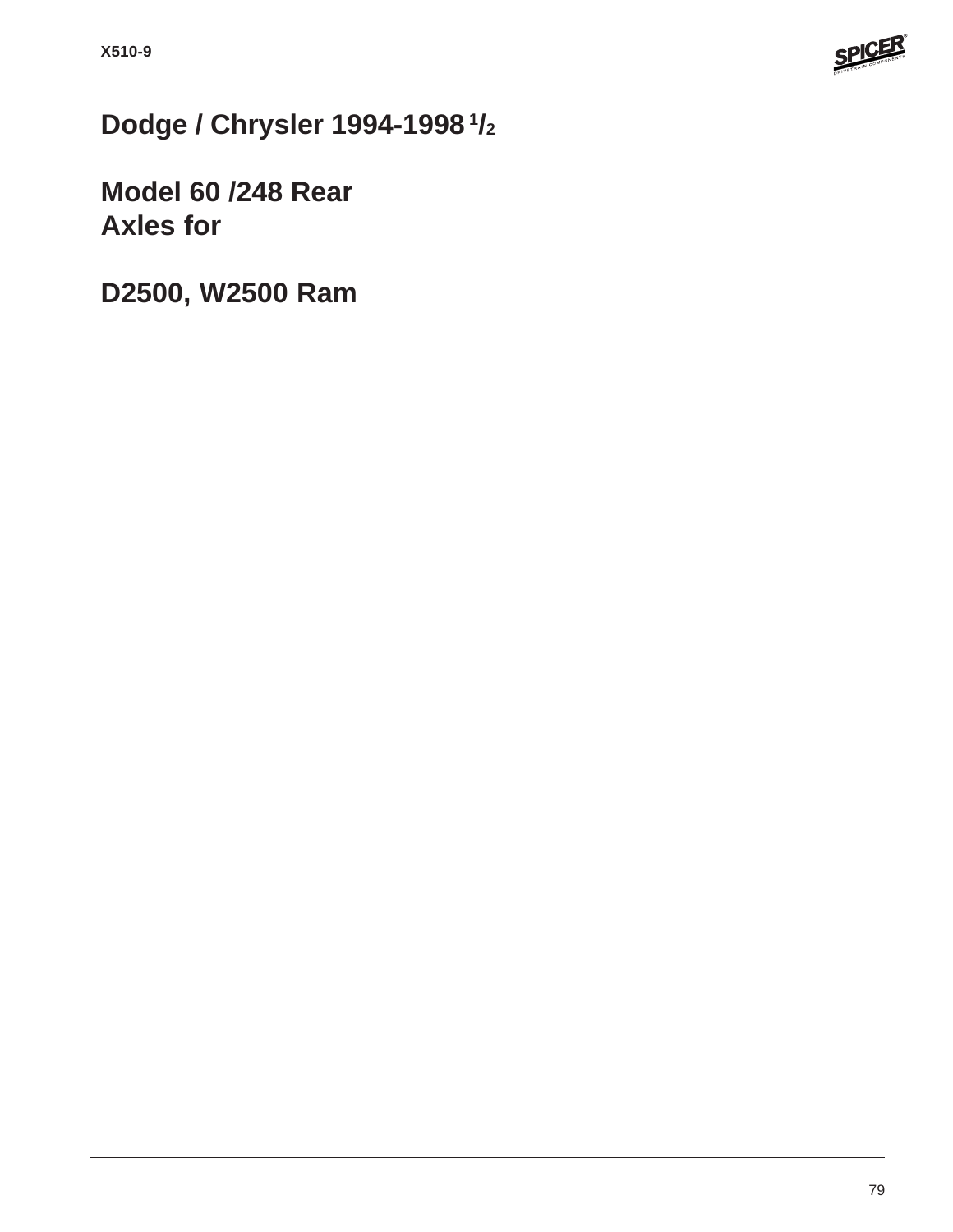

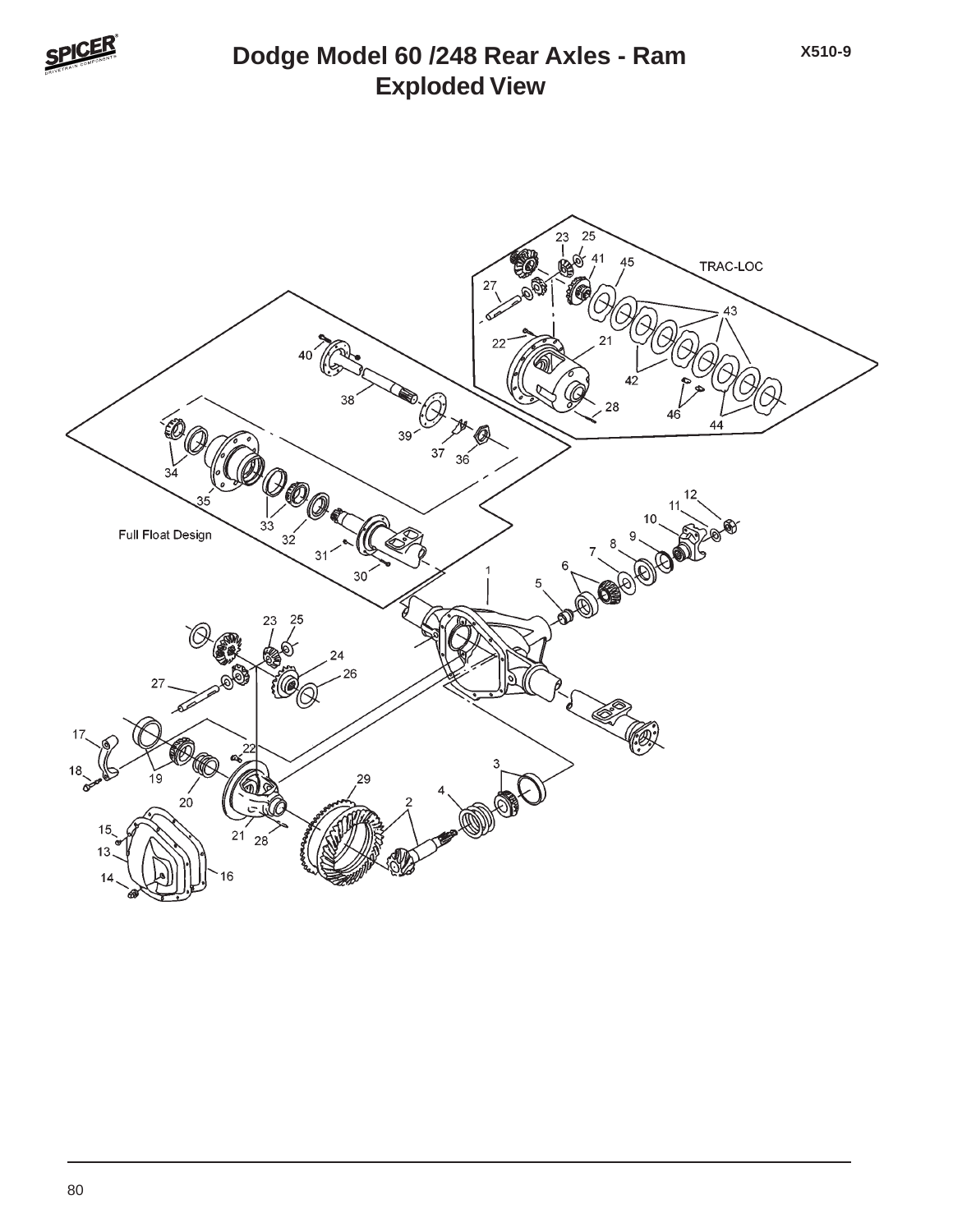## **Dodge Model 60 /248 Rear Axles - Ram Parts Listing**



| <b>ITEM</b><br>NO. | <b>PART</b><br><b>NUMBER</b> | <b>DESCRIPTION</b>                   | <b>ITEM</b><br>NO. | <b>PART</b><br><b>NUMBER</b> | <b>DESCRIPTION</b>                     |
|--------------------|------------------------------|--------------------------------------|--------------------|------------------------------|----------------------------------------|
| 1                  | $- (3)$                      | Housing - Axle Service               | 23                 | 34367                        | Pinion - Differential                  |
| 2                  | $-$ (1)                      | Drive Pinion & Gear Assembly         | 24                 | 34394                        | Gear - Differential (std)              |
| 3                  | 706046X                      | KIT - Inner Pinion Bearing           | 25                 | 34730                        | Thrustwasher - Differential Pinion     |
| 4                  | 701126X                      | PKG - Inner Pinion Shim              | 26                 | 34729                        | Thrustwasher - Differential Gear (std) |
| 5                  | 45658                        | Collapsible Spacer                   | 27                 | 30263                        | Shaft - Differential                   |
| 6                  | 706045X                      | KIT - Outer Pinion Bearing           | 28                 | 44810                        | Lock - Differential Shaft              |
| 7                  | 42737                        | Thrustwasher                         | 29                 | 42928                        | Tone Ring (ABS)                        |
| 8                  | 42449                        | Seal - Pinion Oil                    | 30                 | $-^{(3)}$                    | Bolt - Brake Mounting                  |
| 9                  | 34592                        | Slinger - End Yoke                   | 31                 | $-^{(3)}$                    | Nut - Brake Mounting                   |
| 10                 | 3-4-11891-1X                 | End Yoke Assembly (inc 9)            | 32                 | 47507                        | $Seal - Hub$                           |
| 11                 | 44167                        | Washer - Pinion Nut                  | 33                 | $-^{(3)}$                    | KIT - Inner Wheel Bearing              |
| 12                 | 30271                        | Pinion Nut                           | 34                 | $-^{(3)}$                    | KIT - Outer Wheel Bearing              |
|                    | $-$ (2)                      | KIT - Carrier Cover                  | 35                 | $-^{(3)}$                    | Wheel Hub                              |
|                    |                              | (inc items 13, 14, 15)               | 36                 | $-^{(2)}$                    | Spindle Nut                            |
| 13                 | $-$ (4)                      | <b>Carrier Cover</b>                 | 37                 | 46545                        | Locking Wedge                          |
| 14                 | 43180                        | Plug - Carrier Cover                 | 38                 | $-$ (1)                      | Shaft-Axle Flanged Drive               |
| 15                 | 34822                        | Bolt - Carrier Cover (qty 10)        | 39                 | 39697                        | Gasket                                 |
| 16                 | 34687                        | Gasket - Carrier Cover               | 40                 | $-^{(3)}$                    | Cap Screw                              |
|                    | 38615                        | <b>RTV Silicone Sealant</b>          | 41                 | 35803                        | Gear - Differential (t/l)              |
| 17                 | $-^{(3)}$                    | Differential Bearing Cap             |                    | 707083X                      | $KIT - Disc 8$ Plate $(t/I)$           |
| 18                 | 48632-1                      | Bolt - Differential Bearing Cap      | 42                 | $-$ (4)                      | Plate - Differential Pressure          |
| 19                 | 706047X                      | KIT - Differential Bearing           | 43                 | $-$ (4)                      | Disc - Differential                    |
| 20                 | 708012                       | PKG - Differential Brg Shim (inc 16) | 44                 | $-$ (4)                      | Plate – Diff (selective thickness)     |
| 21                 | $-$ (1)                      | Case - Differential                  | 45                 | $-$ (4)                      | Plate - Preload Spacer                 |
| 22                 | 40638                        | Bolt - Drive Gear (qty 12)           | 46                 | 40835                        | Clip - Differential Clutch Retainer    |
|                    |                              |                                      |                    |                              |                                        |

(1) See "Bill of Material Table" on next page

(2) See "Variable Parts Table" below

(3) Contact Vehicle Manufacturer

(4) Not Sold Separately

## **Variable Parts Listing**

|                | Kits & Parts - Use With All Applications |                          |                  |         |                            |         |         |  |  |  |
|----------------|------------------------------------------|--------------------------|------------------|---------|----------------------------|---------|---------|--|--|--|
|                | Description & Item Number (Refer to      | <b>Bills of Material</b> |                  |         |                            |         |         |  |  |  |
|                | "Exploded View" on previous page)        | 605585                   | 605586<br>605633 | 605634  | 605784<br>605793           | 605794  |         |  |  |  |
| $\mathbf{1}$   | KIT-Carrier Cover                        | $\overline{\phantom{0}}$ | 707354X          | 707353X | 707354X                    | 707353X | 707354X |  |  |  |
| 2              | Spindle Nut                              | 36                       | 39695            | 39695   | 39695                      | 47163   | 47163   |  |  |  |
|                |                                          |                          |                  |         |                            |         |         |  |  |  |
|                |                                          |                          | 605898           | 605899  | 605907                     | 605908  | 605978  |  |  |  |
| $\mathbf{1}$   | KIT-Carrier Cover                        | $\overline{\phantom{0}}$ | 707353X          | 707354X | 707353X                    | 707354X | 707353X |  |  |  |
| $\mathfrak{p}$ | Spindle Nut                              | 36                       | 47163            | 47163   | 47163                      | 47163   | 47163   |  |  |  |
|                |                                          |                          | 605979           | 605987  | 605988<br>606054<br>606062 |         |         |  |  |  |
| $\mathbf{1}$   | KIT - Carrier Cover                      | $\qquad \qquad$          | 707354X          | 707353X | 707354X                    |         |         |  |  |  |
| $\mathfrak{D}$ | Nut - Spindle                            | 36                       | 47163            | 47163   | 47163                      |         |         |  |  |  |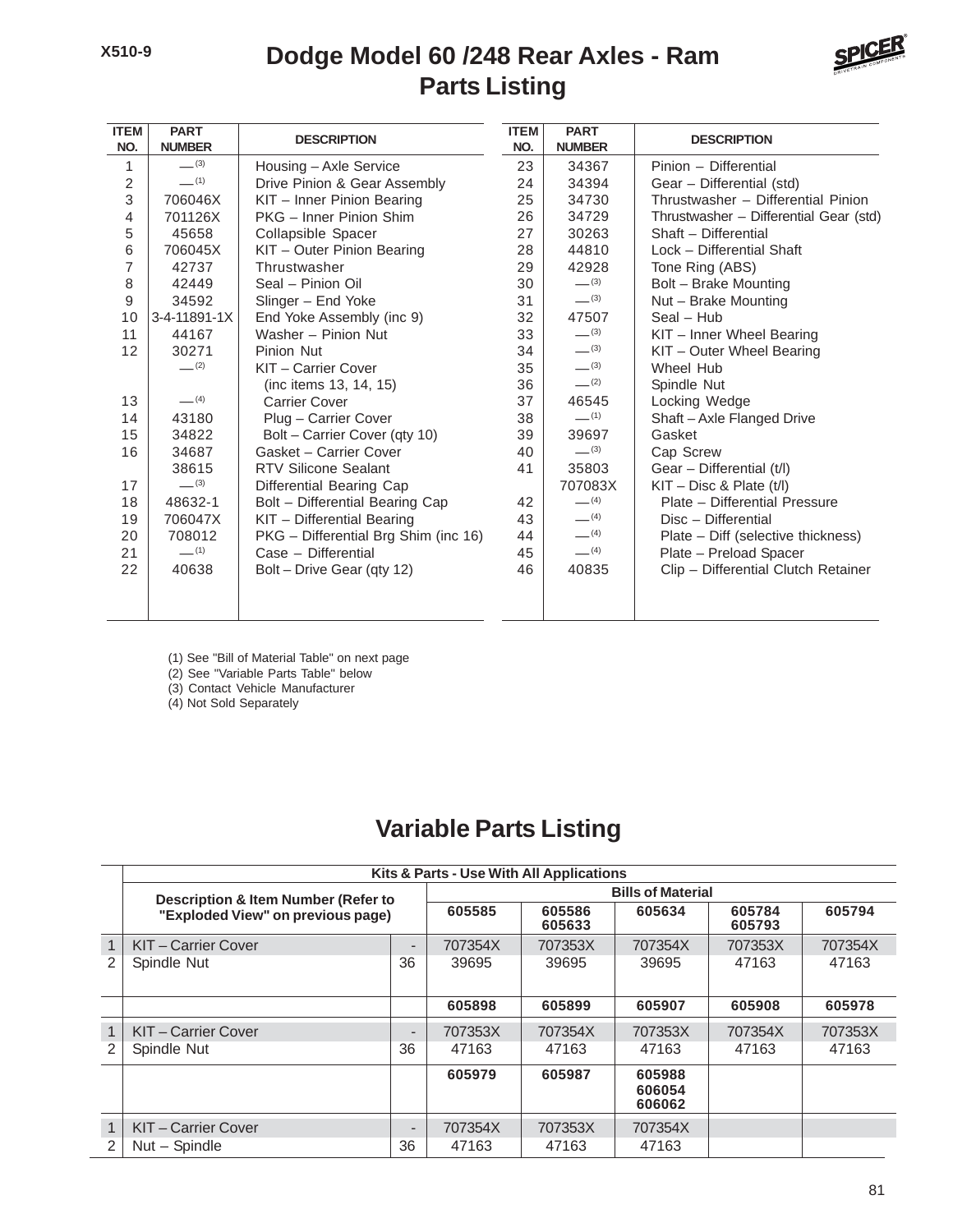

## **Bill of Material Table Dodge Model 60 /248 Rear Axles - Ram**

| Axle              |                 |       |                           | <b>Axle Kits</b>              | Shaft & Joint Assy. |                        |                   |                  |  |
|-------------------|-----------------|-------|---------------------------|-------------------------------|---------------------|------------------------|-------------------|------------------|--|
| <b>Bill of</b>    | Diff.           |       | Ring Gear &               |                               | <b>Differential</b> |                        | <b>Right Hand</b> | <b>Left Hand</b> |  |
| <b>Material</b>   | <b>Type</b>     | Ratio | Pinion Kit <sup>(7)</sup> | Case Assy. Kit <sup>(8)</sup> | <b>Case Kit</b>     | <b>Inner Parts Kit</b> | Shaft Assy.       | Shaft Assy.      |  |
| 1994-95 1/2 D2500 |                 |       |                           |                               |                     |                        |                   |                  |  |
| 605585-1          | Standard        | 4.10  | 708009-2                  | 708010                        | 708011              | 706043X                | 43965-4           | 43965-4          |  |
| 605585-2          | Trac Lok        | 4.10  | 708009-2                  | 708013                        | 708014              | 707084X                | 43965-4           | 43965-4          |  |
| 605585-5          | Standard        | 3.55  | 708009-1                  | 708010                        | 708011              | 706043X                | 43965-4           | 43965-4          |  |
| 605585-6          | <b>Trac Lok</b> | 3.55  | 708009-1                  | 708013                        | 708014              | 707084X                | 43965-4           | 43965-4          |  |
| 605585-7          | Standard        | 3.55  | 708009-1                  | 708010                        | 708011              | 706043X                | 43965-4           | 43965-4          |  |
| 605585-8          | <b>Trac Lok</b> | 4.10  | 708009-2                  | 708013                        | 708014              | 707084X                | 43965-4           | 43965-4          |  |
| 605633-1          | Standard        | 3.55  | 708009-1                  | 708010                        | 708011              | 706043X                | 43965-4           | 43965-4          |  |
| 605633-2          | <b>Trac Lok</b> | 3.55  | 708009-1                  | 708013                        | 708014              | 707084X                | 43965-4           | 43965-4          |  |
| 605633-3          | Standard        | 4.10  | 708009-2                  | 708010                        | 708011              | 706043X                | 43965-4           | 43965-4          |  |
| 605633-4          | <b>Trac Lok</b> | 4.10  | 708009-2                  | 708013                        | 708014              | 707084X                | 43965-4           | 43965-4          |  |
| 605633-5          | Standard        | 3.55  | 708009-1                  | 708010                        | 708011              | 706043X                | 43965-4           | 43965-4          |  |
| 605633-6          | <b>Trac Lok</b> | 4.10  | 708009-2                  | 708013                        | 708014              | 707084X                | 43965-4           | 43965-4          |  |
| 1994-95 1/2 W2500 |                 |       |                           |                               |                     |                        |                   |                  |  |
| 605586-1          | Standard        | 3.55  | 708009-1                  | 708010                        | 708011              | 706043X                | 43965-4           | 43965-4          |  |
| 605586-2          | <b>Trac Lok</b> | 3.55  | 708009-1                  | 708013                        | 708014              | 707084X                | 43965-4           | 43965-4          |  |
| 605586-3          | Standard        | 4.10  | 708009-2                  | 708010                        | 708011              | 706043X                | 43965-4           | 43965-4          |  |
| 605586-4          | <b>Trac Lok</b> | 4.10  | 708009-2                  | 708013                        | 708014              | 707084X                | 43965-4           | 43965-4          |  |
| 605586-7          | Standard        | 3.55  | 708009-1                  | 708010                        | 708011              | 706043X                | 43965-4           | 43965-4          |  |
| 605586-8          | <b>Trac Lok</b> | 4.10  | 708009-2                  | 708013                        | 708014              | 707084X                | 43965-4           | 43965-4          |  |
| 605634-1          | Standard        | 3.55  | 708009-1                  | 708010                        | 708011              | 706043X                | 43965-4           | 43965-4          |  |
| 605634-2          | <b>Trac Lok</b> | 3.55  | 708009-1                  | 708013                        | 708014              | 707084X                | 43965-4           | 43965-4          |  |
| 605634-3          | Standard        | 4.10  | 708009-2                  | 708010                        | 708011              | 706043X                | 43965-4           | 43965-4          |  |
| 605634-4          | <b>Trac Lok</b> | 4.10  | 708009-2                  | 708013                        | 708014              | 707084X                | 43965-4           | 43965-4          |  |
| 605634-5          | Standard        | 3.55  | 708009-1                  | 708010                        | 708011              | 706043X                | 43965-4           | 43965-4          |  |
| 605634-6          | <b>Trac Lok</b> | 4.10  | 708009-2                  | 708013                        | 708014              | 707084X                | 43965-4           | 43965-4          |  |
| 1996 W2500        |                 |       |                           |                               |                     |                        |                   |                  |  |
| 605899-1          | Standard        | 3.55  | 708009-1                  | 707120X                       | 707121X             | 706043X                | 43965-4           | 43965-4          |  |
| 605899-2          | <b>Trac Lok</b> | 4.10  | 708009-2                  | 707090X                       | 707123X             | 707084X                | 43965-4           | 43965-4          |  |
| 1996-96 1/2 D2500 |                 |       |                           |                               |                     |                        |                   |                  |  |
| 605784-1          | Standard        | 3.55  | 708009-1                  | 708010                        | 708011              | 706043X                | 43965-4           | 43965-4          |  |
| 605784-2          | Trac Lok        | 4.10  | 708009-2                  | 708013                        | 708014              | 707084X                | 43965-4           | 43965-4          |  |
| 605793-1          | Standard        | 3.55  | 708009-1                  | 708010                        | 708011              | 706043X                | 43965-4           | 43965-4          |  |
| 605793-2          | <b>Trac Lok</b> | 4.10  | 708009-2                  | 708013                        | 708014              | 707084X                | 43965-4           | 43965-4          |  |
| 1996 1/2 W2500    |                 |       |                           |                               |                     |                        |                   |                  |  |
| 605794-1          | Standard        | 3.55  | 708009-1                  | 708010                        | 708011              | 706043X                | 43965-4           | 43965-4          |  |
| 605794-2          | Trac Lok        | 4.10  | 708009-2                  | 708013                        | 708014              | 707084X                | 43965-4           | 43965-4          |  |
| 1997-97 1/2 D2500 |                 |       |                           |                               |                     |                        |                   |                  |  |
| 605898-1          | Standard        | 3.55  | 708009-1                  | 708010                        | 708011              | 706043X                | 43965-4           | 43965-4          |  |
| 605898-2          | <b>Trac Lok</b> | 4.10  | 708009-2                  | 708013                        | 708014              | 707084X                | 43965-4           | 43965-4          |  |
| 605907-1          | Standard        | 3.55  | 708009-1                  | 708010                        | 708011              | 706043X                | 43965-4           | 43965-4          |  |
| 605907-2          | <b>Trac Lok</b> | 4.10  | 708009-2                  | 708013                        | 708014              | 707084X                | 43965-4           | 43965-4          |  |
| 1997-97 1/2 W2500 |                 |       |                           |                               |                     |                        |                   |                  |  |
| 605908-1          | Standard        | 3.55  | 708009-1                  | 708010                        | 708011              | 706043X                | 43965-4           | 43965-4          |  |
| 605908-2          | Trac Lok        | 4.10  | 708009-2                  | 708013                        | 708014              | 707084X                | 43965-4           | 43965-4          |  |
|                   |                 |       |                           |                               |                     |                        |                   |                  |  |
|                   |                 |       |                           |                               |                     |                        |                   |                  |  |

(7) See Ring Gear & Pinion Kits in XGI Catalog for ratio & tooth combinations.

(8) See Differential Case Assy Kits in XGI Catalog for spline data & ratios.